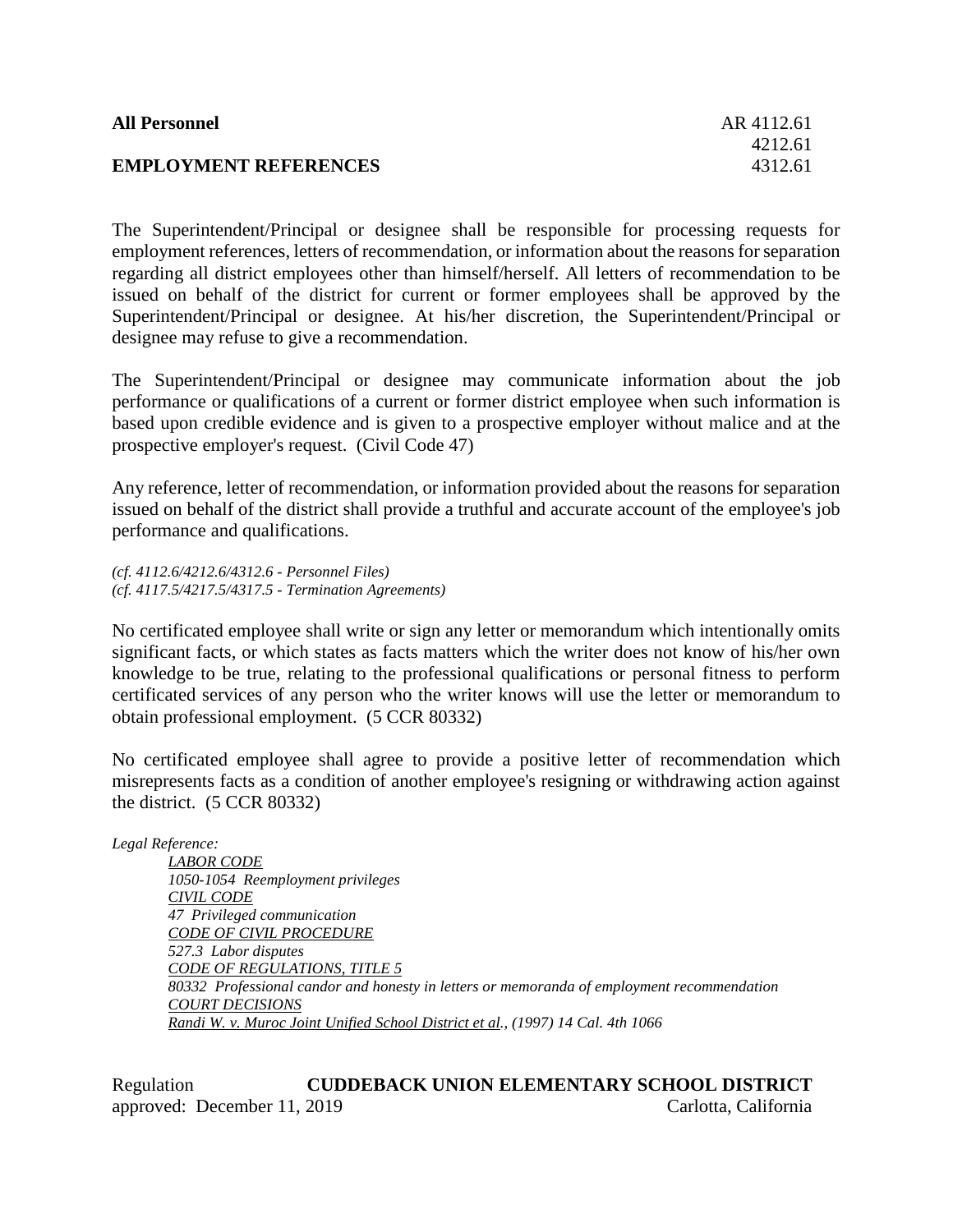| <b>All Personnel</b>           | $BP$ 4112.8(a) |
|--------------------------------|----------------|
|                                | 4212.8         |
| <b>EMPLOYMENT OF RELATIVES</b> | 4312.8         |

The Board of Trustees recognizes that the perception of nepotism involving a member of the Board or district employees may negatively affect the supportive working conditions that the district strives to maintain for its employees. The Board further recognizes that this perception may be minimized by reasonably regulating the business interactions between district employees who are related by blood, marriage or domestic partnership. This Board policy and related Administrative Regulation are intended to address such concerns without inhibiting the rights of the Board members or district employees.

The following requirements shall govern the hiring of, or assignment of duties to, district employees:

- 1. If a person is related by blood, marriage or domestic partnership to a Board member, the district shall employ that person only in accordance with the restrictions specified under Government Code 1091, 1091.5 and other applicable provisions of law.
- 2. If a prospective employees is related by blood, marriage or domestic partnership to a current district employee, the district may hire and place a prospective employee in a position for which he/she is qualified, so long as the district does not: (1) hire and place the prospective employee a position where a current district employee maintains supervisory or evaluation responsibilities for the position; or (2) hire and place the prospective employee in a position where he/she maintains supervisory or evaluation responsibilities for a current district employee.
- 3. If a current district employee is related by blood, marriage or domestic partnership to another current district employee, the district may appoint, promote or demote a current district employee to a position for which he/she is qualified, so long as the district does not appoint, promote or demote a current district employee to a position where another current district employee maintains supervisory or evaluation responsibilities for that position.
- 4. The Board May grant exception to these prohibitions regarding the hiring, promotion and demotion of related employees. However, in granting such exceptions, the Board and/or Superintendent shall make reasonable efforts to minimize problems of supervision, safety, security, or morale.
- 5. By adopting this policy, the Board expressly excepts from this prohibition any district employee who, at the time this Board policy is adopted, holds a position that is supervised or evaluated by another person to whom that district employee is related by blood, marriage or domestic partnership. The Board and/or Superintendent shall make reasonable efforts to modify the process of supervising, safety, security, or morale.